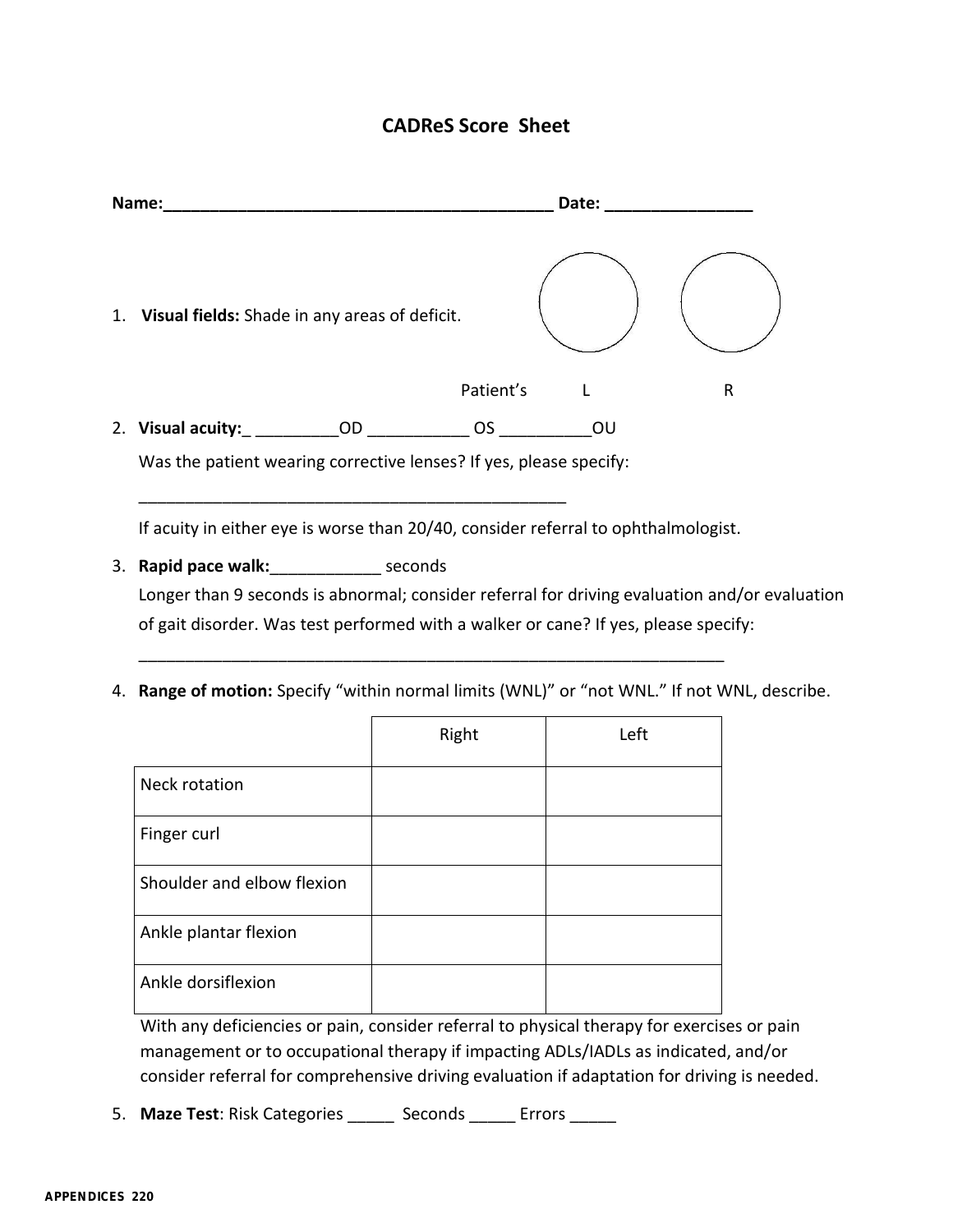If completed in 61 seconds or longer, with or without errors, then the person is not cognitively fit to drive safely.

If completed in up to 60 seconds, but with two or more errors, then the person is not cognitively fit to drive safely.

If completed in up to 60 seconds, with zero or one error, then the person is cognitively fit to drive safely.

6. **MoCA:** Total score:\_\_\_\_\_

A score of 26 or above is normal (add a point if the older adult has less than 12 years of formal education). A score of 18 or less indicates driving safety risk. A score above 18 but below 26 warrants further evaluation, including a comprehensive driving evaluation.

7. **Trail-Making Test, Part B:**\_\_\_\_ seconds

A score longer than 180 seconds is abnormal; consider referral for a comprehensive driving evaluation and/or evaluation for cognitive, visual, or motor impairment.

8. **Clock-drawing test:** Please check "yes" or "no" to the following criteria.

|                                                                                  | Yes | No |
|----------------------------------------------------------------------------------|-----|----|
| Only the numbers 1–12 are included (no duplicates or omissions).                 |     |    |
| The numbers are drawn inside the clock circle.                                   |     |    |
| The numbers are spaced equally or nearly equally from each other.                |     |    |
| The numbers are spaced equally or nearly equally from the edge of<br>the circle. |     |    |
| One clock hand correctly points to 2.                                            |     |    |
| There are only two clock hands.                                                  |     |    |
| There are no intrusive marks, writing, or hands indicating incorrect<br>time.    |     |    |

If any elements are abnormal, consider referral for a comprehensive driving evaluation clinic and/or evaluation for cognitive, visual, or motor impairment.